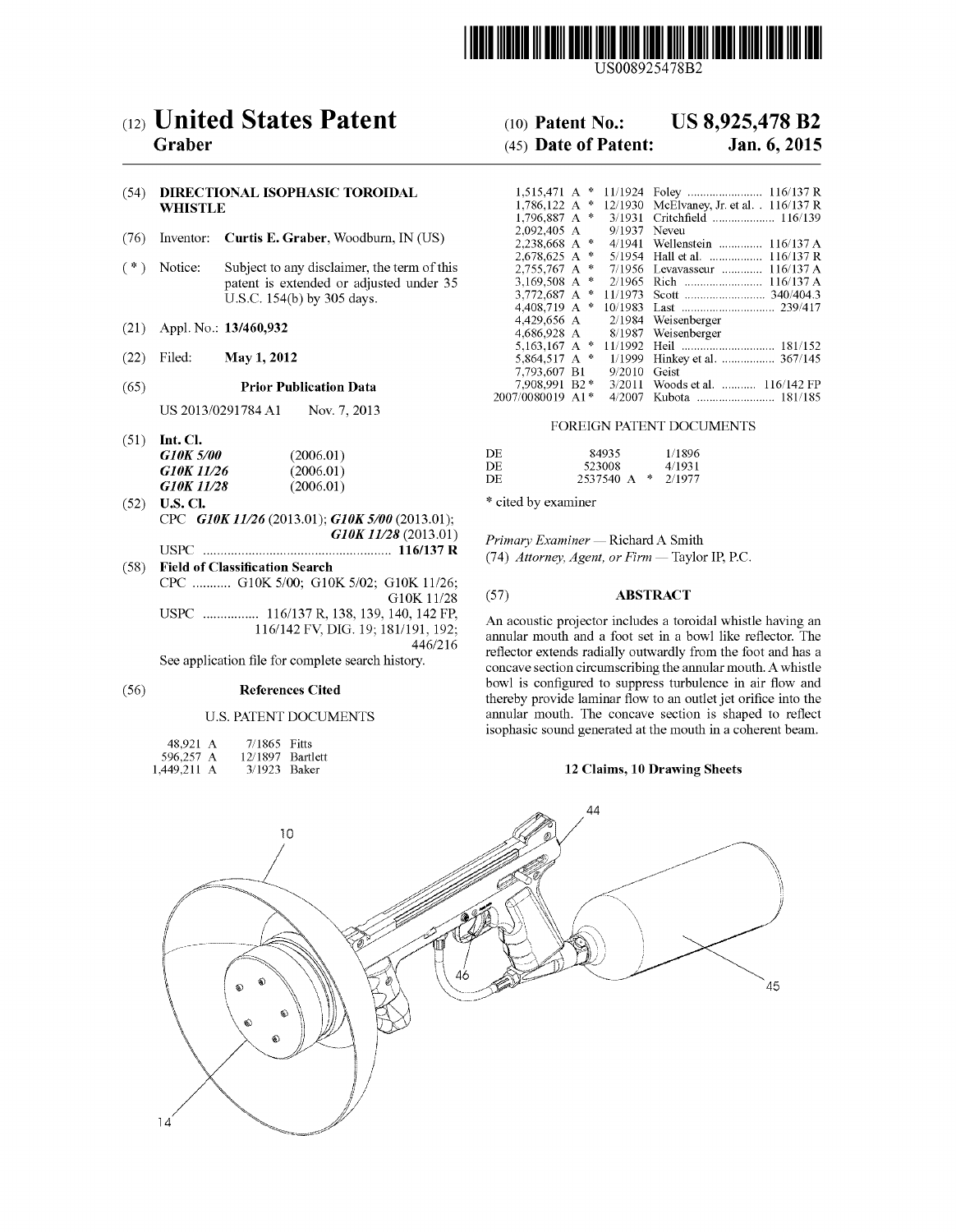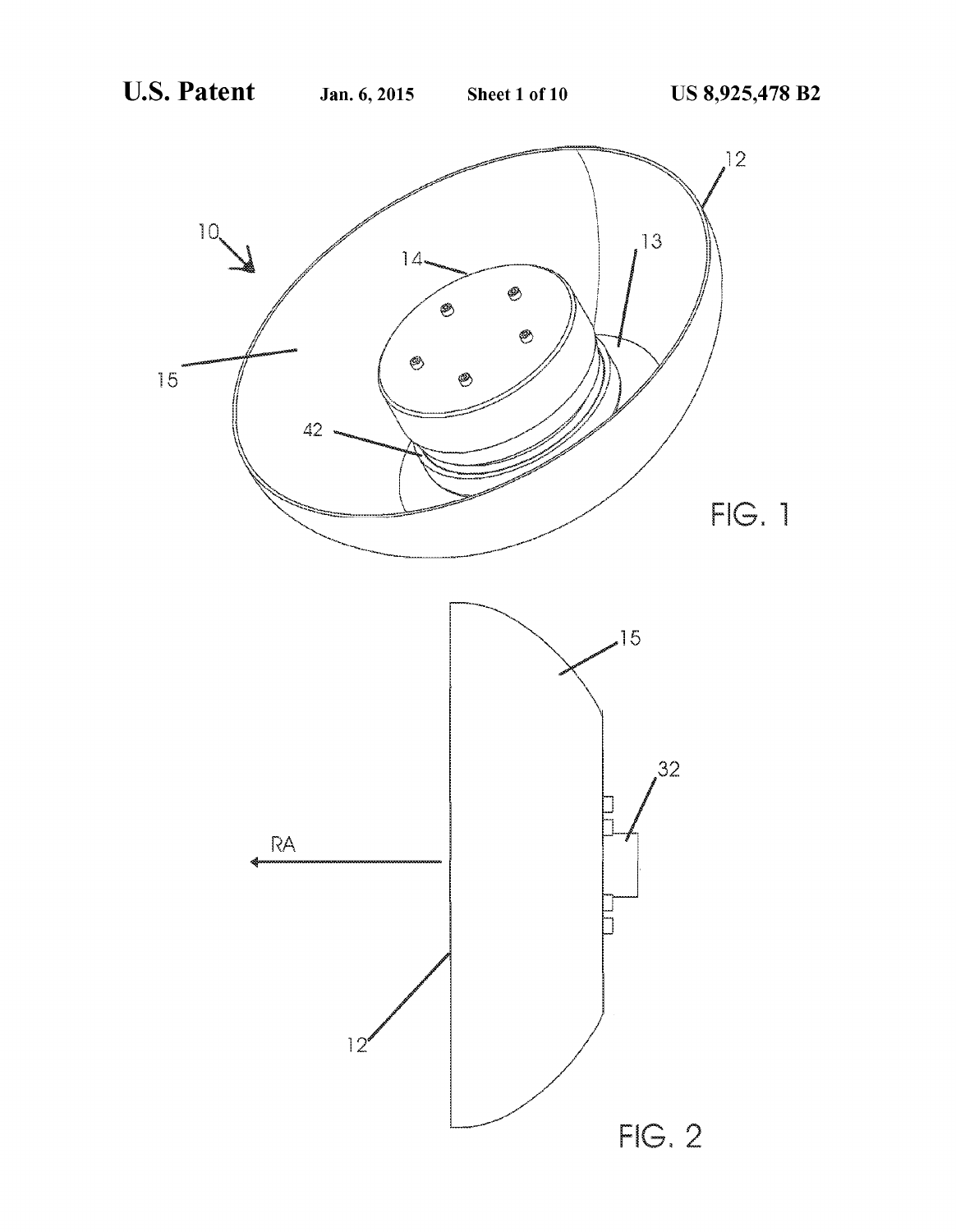

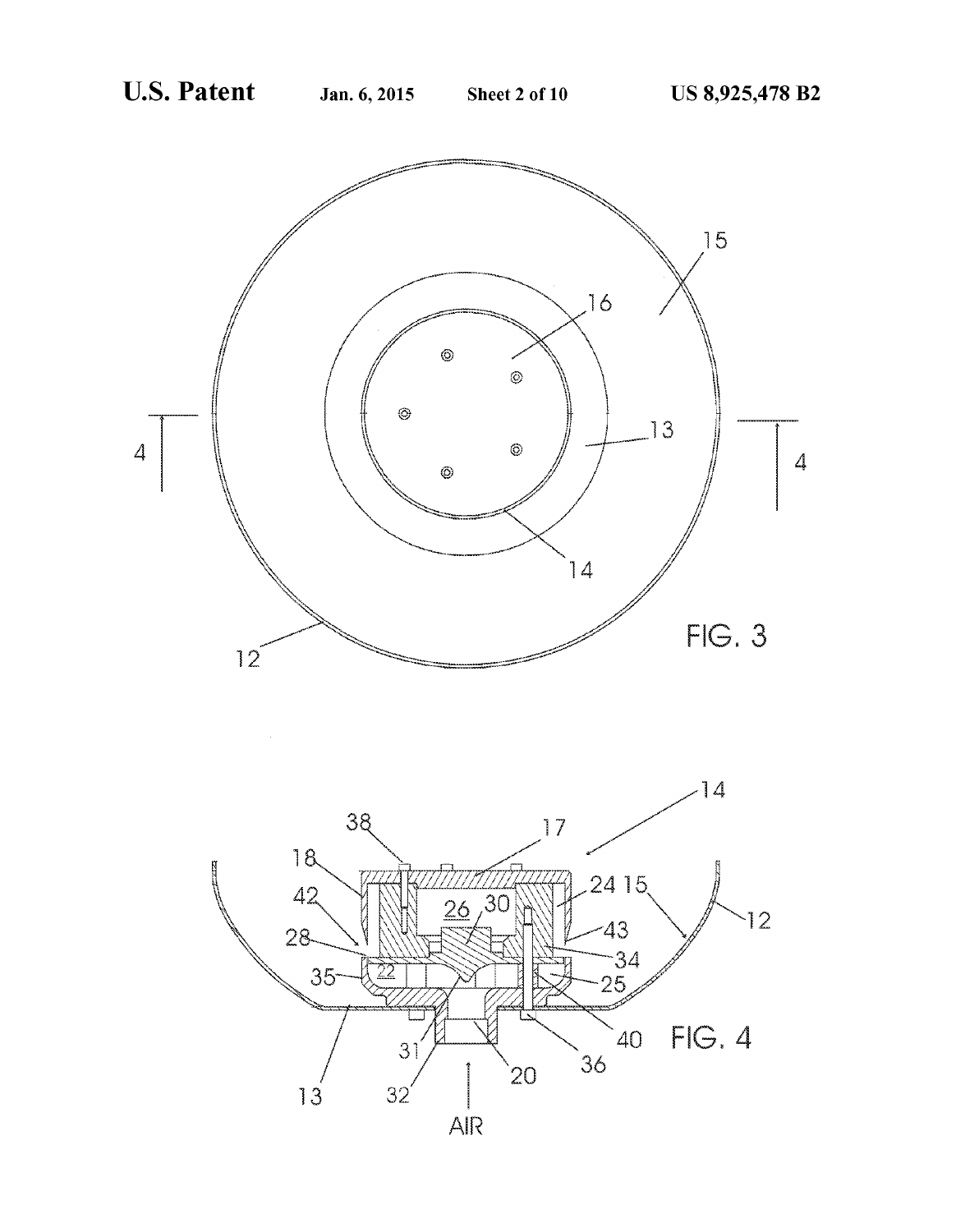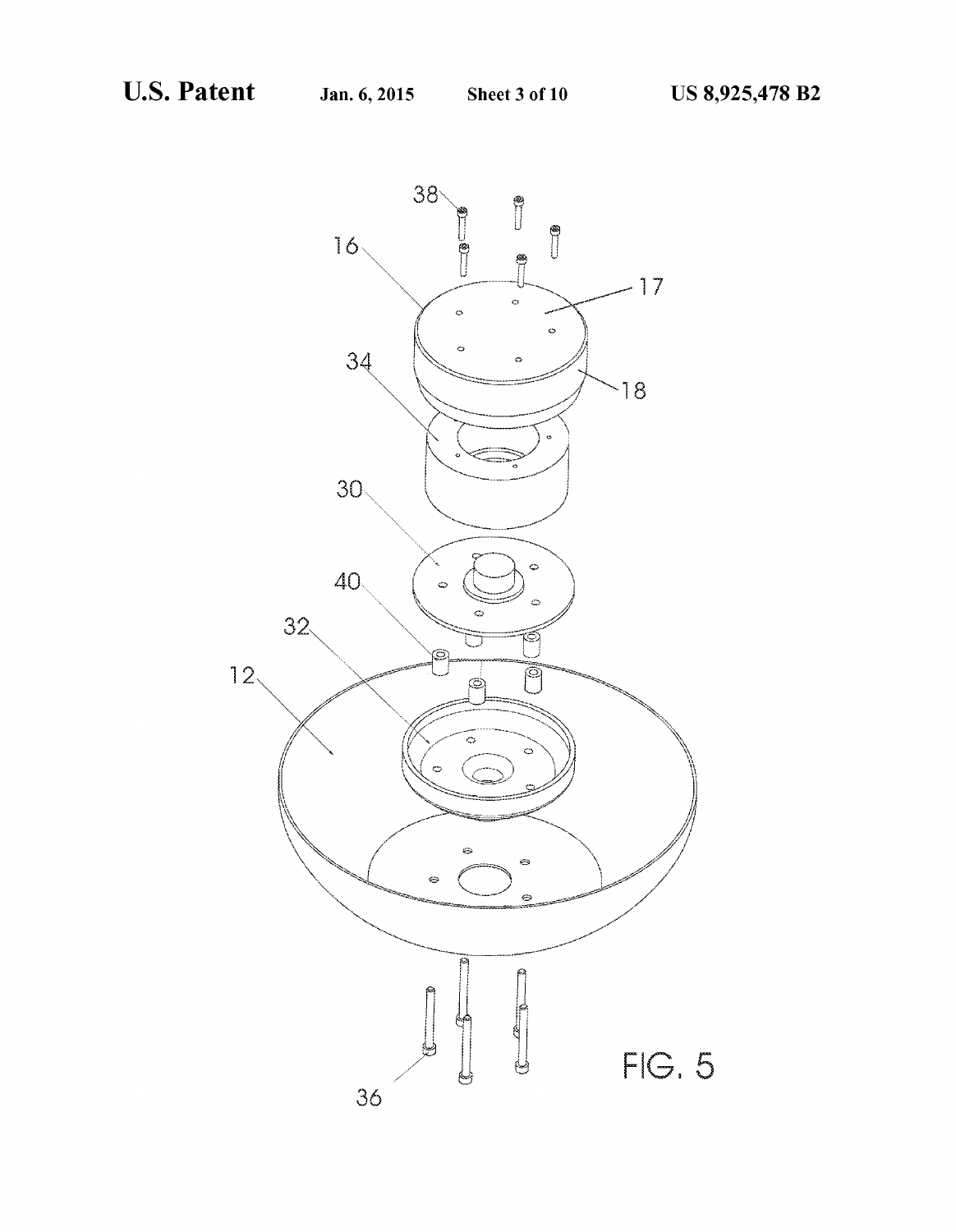

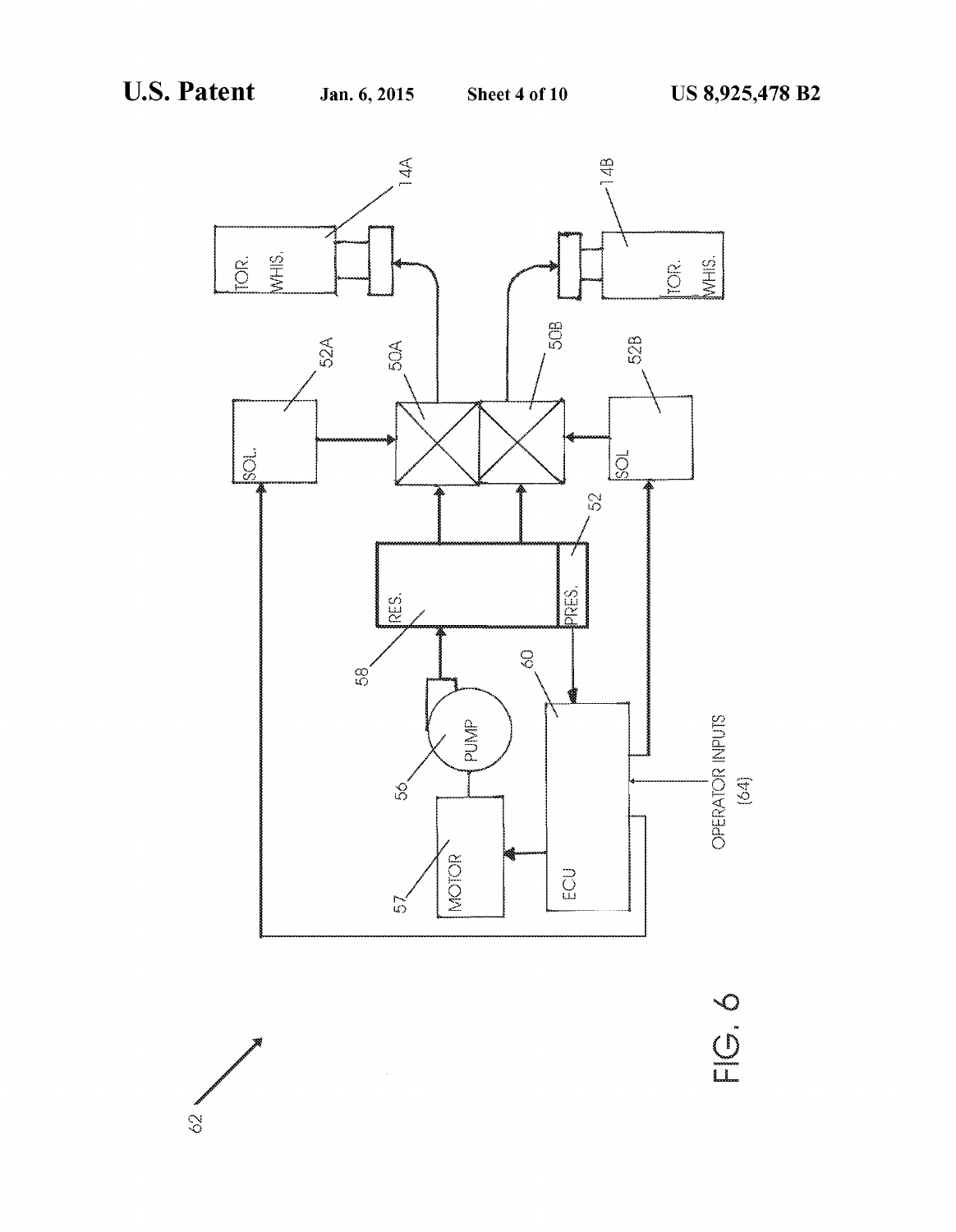NO.

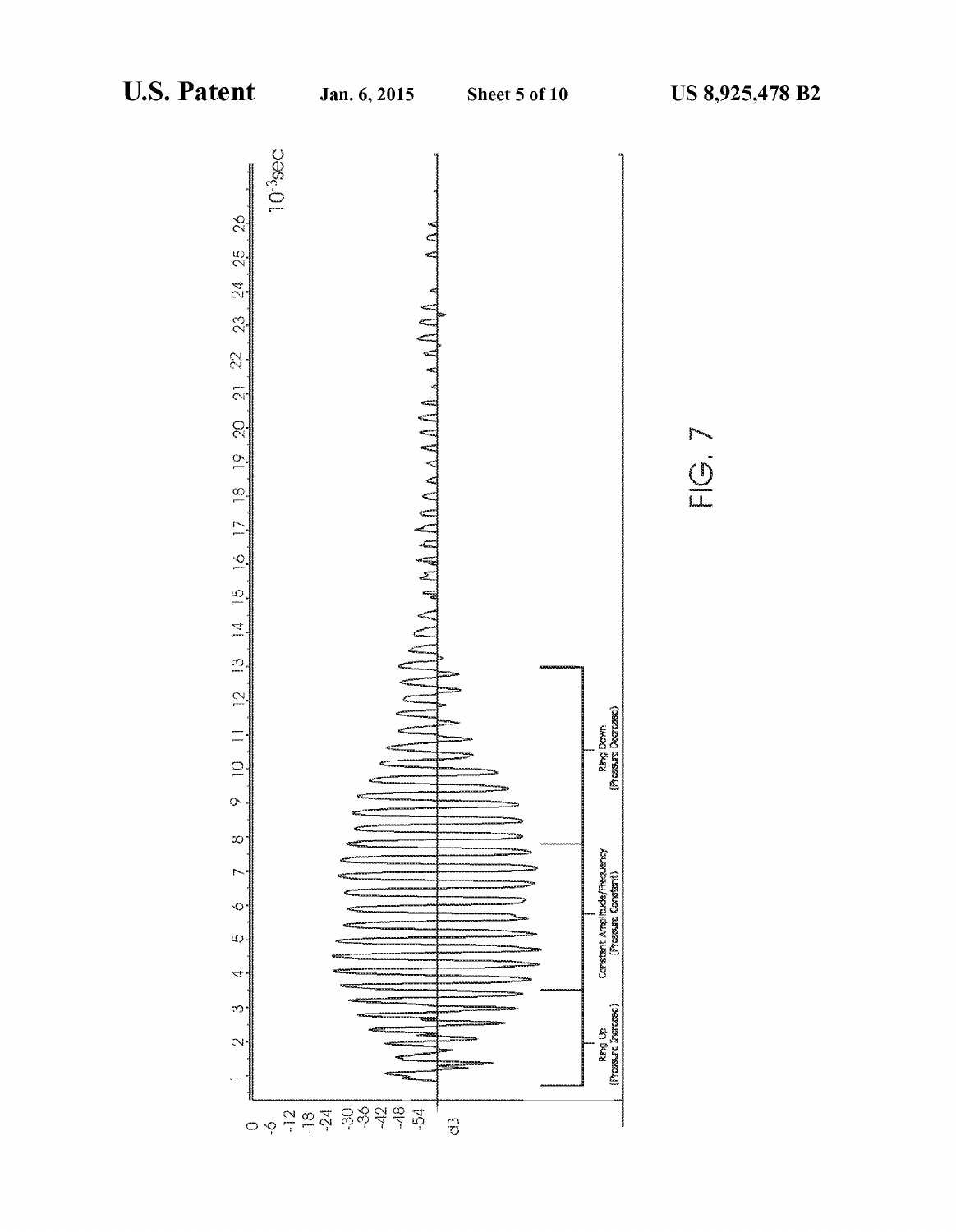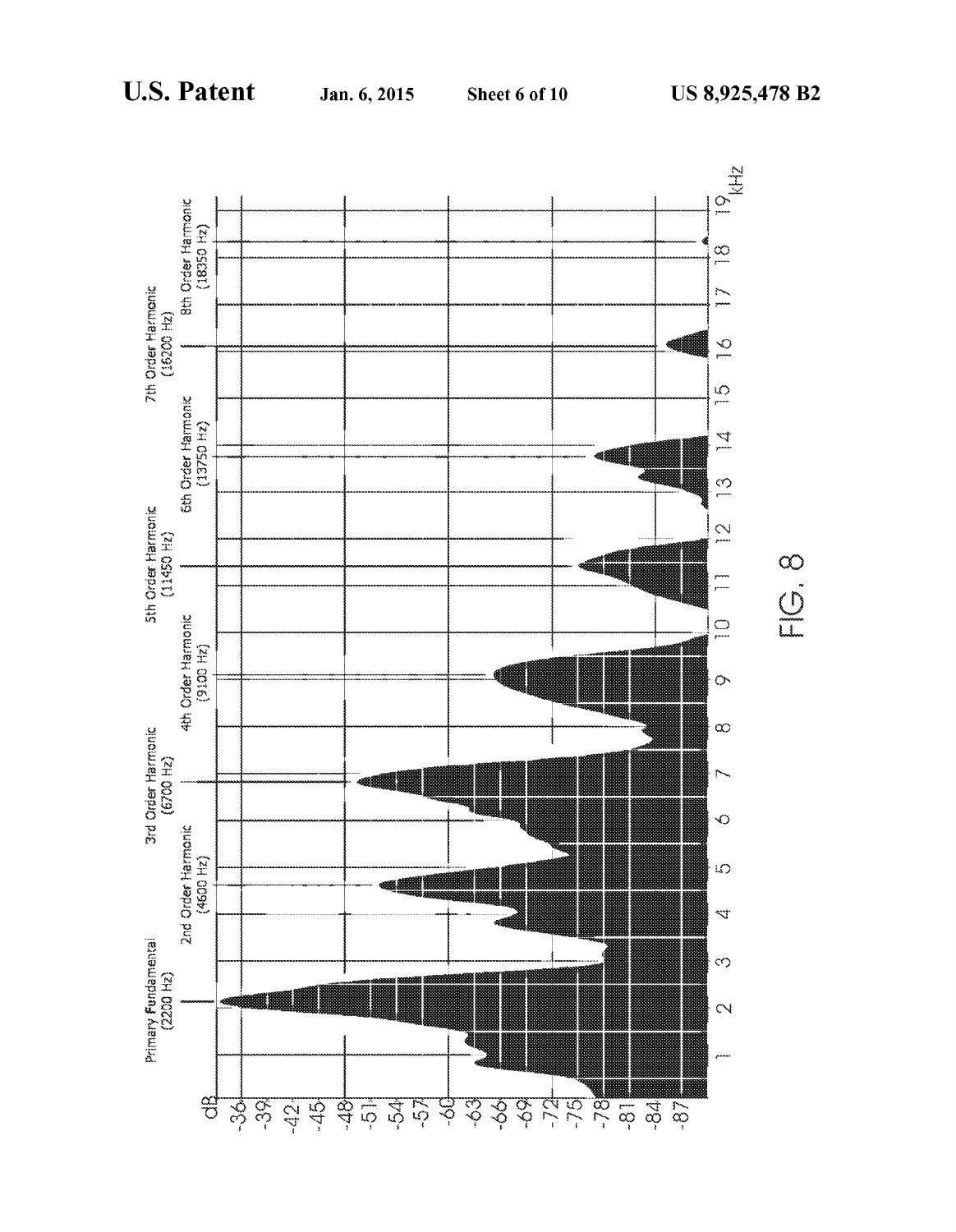

**FIG. 9**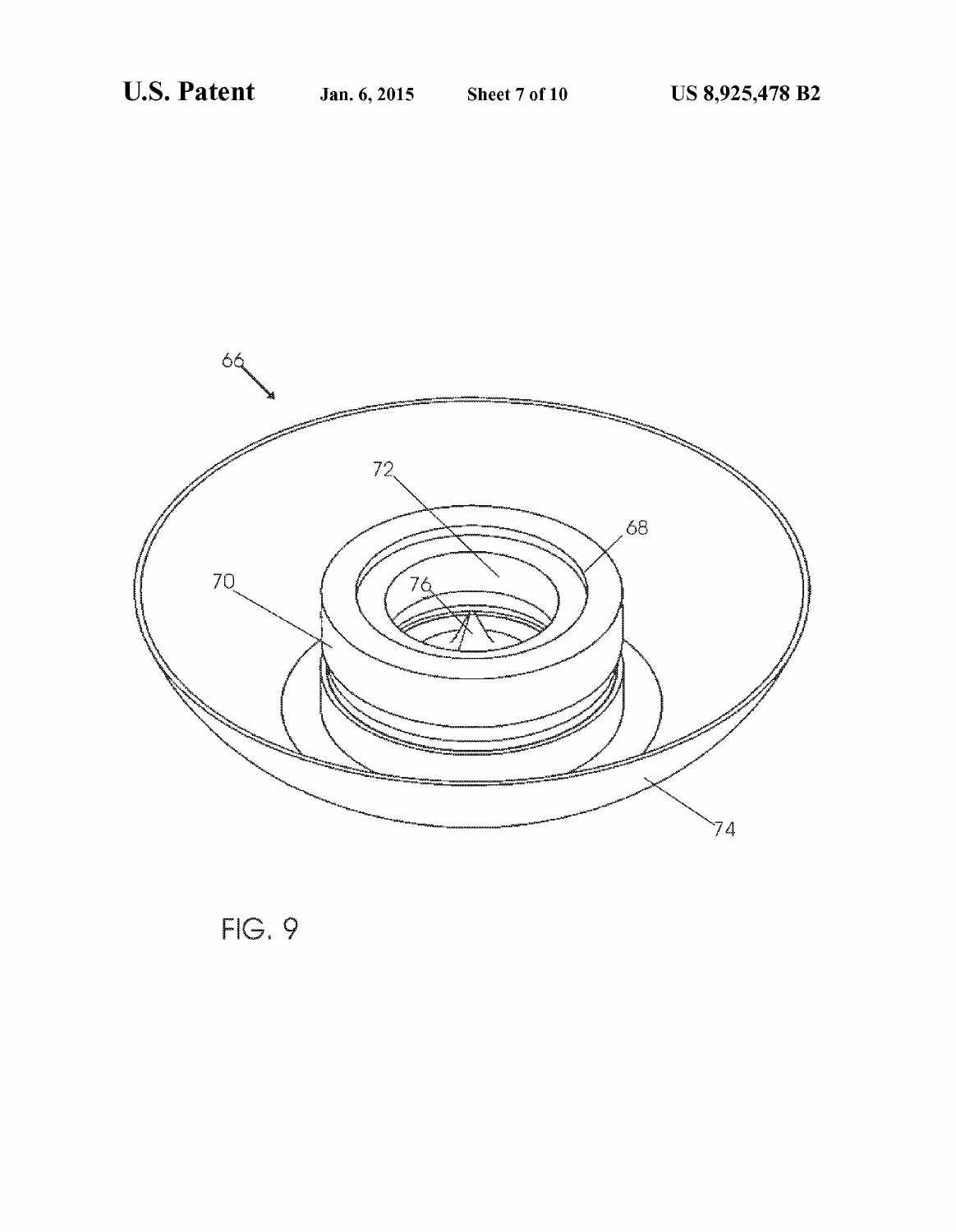



**FIG. 11**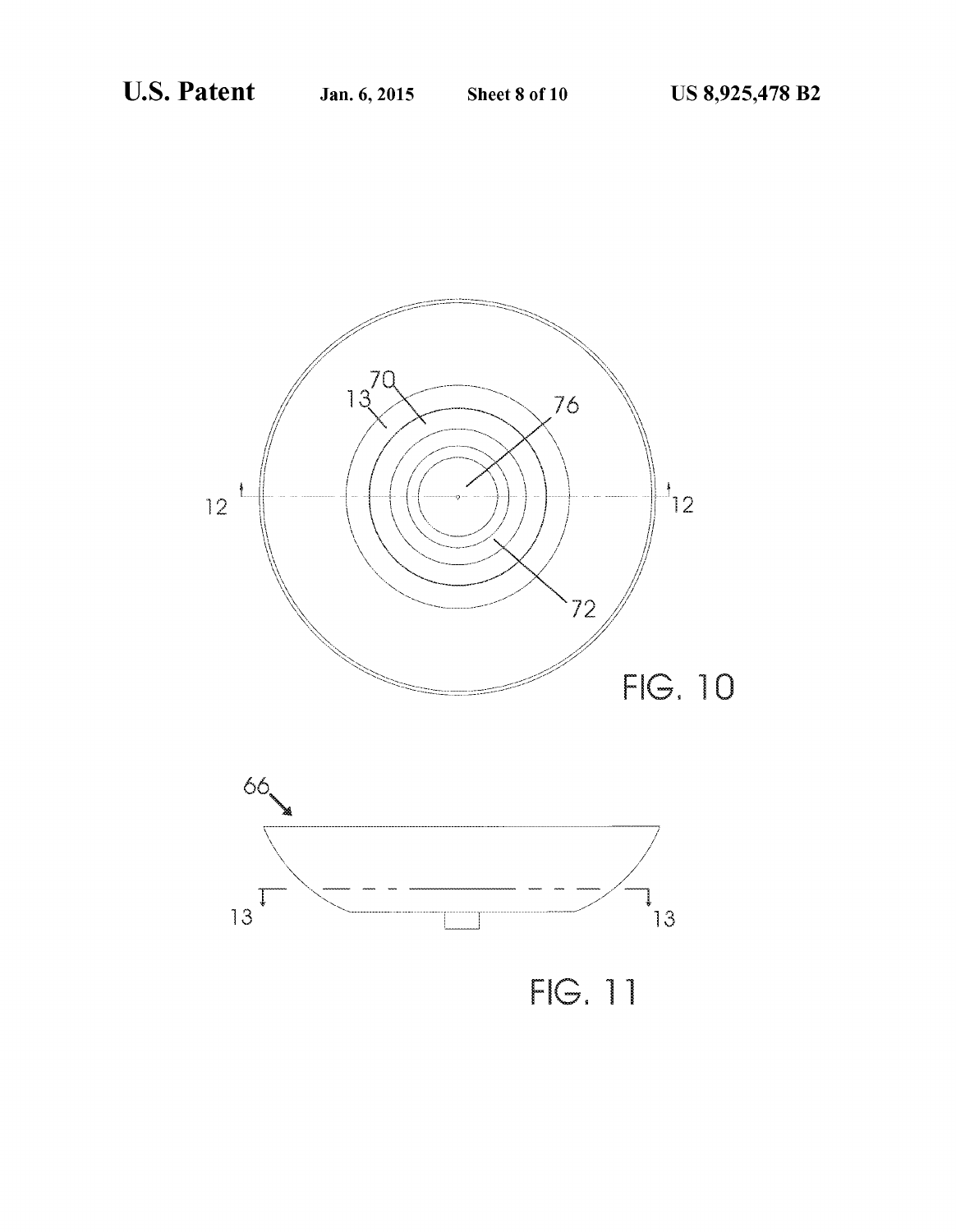

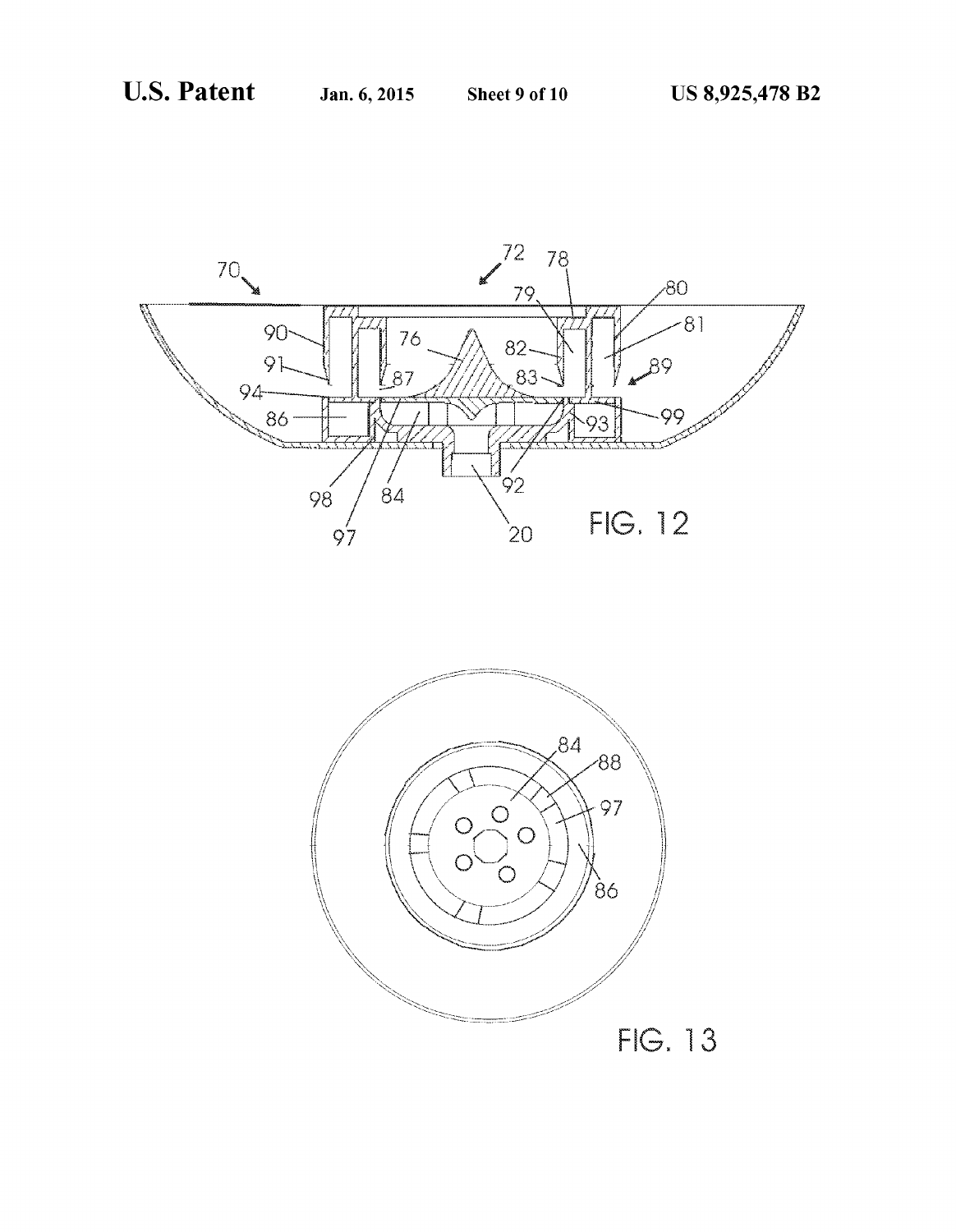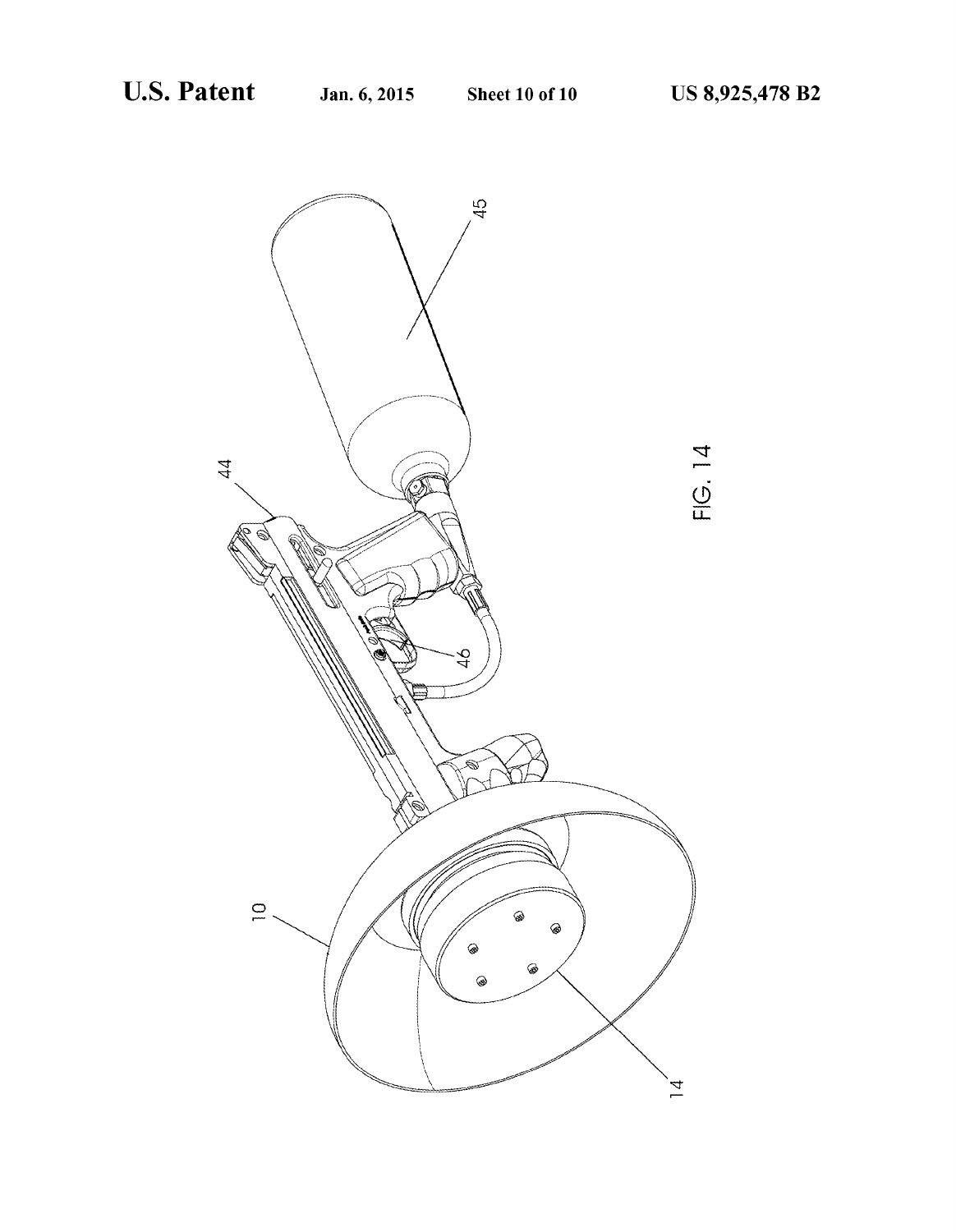10

5

65

### DIRECTIONAL ISOPHASIC TOROIDAL WHISTLE

### BACKGROUND

1. Technical Field

The field relates to sound generation and projection and more particularly to a toroidal whistle assembly for genera tion and projection of a high intensity sound beam.

2. Description of the Technical Field

Toroidal whistles have a cylindrical blade aligned on an annular gas outlet/orifice of the same diameter. A jet of air from the outlet impinges on the blade, which is spaced from the orifice to define the whistle mouth. The flow of the jet  $_{15}$ alternates from side to side of the blade in response to pres sure changes in a resonance chamber located to the inside of the blade. The diameter of the torus shaped resonance cham ber adjacent the blade can be increased without altering the cross sectional area of the resonance chamber by adjusting the size of an interior cylinder. This allows construction of whistles of very large diameters without change of the whistle resonant frequency. Toroidal whistles thus can be expanded to operate at extreme Volume levels while retaining virtually any desired design frequency. Locomotive whistles are a well 25 known example of an application of toroidal whistles. A modern toroidal whistle is taught in U.S. Pat. No. 4,429,656 to Weisenberger.

Weisenberger adapted his whistle design to construct a directional toroidal whistle as taught in U.S. Pat. No. 4,686, 30 928. There a toroidal whistle was inverted (the annular mouth of the whistle was placed to face inwardly) and the annular mouth was located near the base of a horn. A phase plug was centered at the horn base surrounded by the annular whistle mouth. 35

### SUMMARY

An acoustic projector includes a toroidal whistle having an annular mouth and a foot set in a bowl like reflector. The 40 reflector extends radially outwardly from the foot and has a concave section circumscribing the annular mouth. A whistle bowl is configured to suppress turbulence in air flow and thereby provide laminar flow to an outlet jet orifice into the annular mouth. The concave section is shaped to reflect 45 isophasic sound generated at the mouth in a coherent beam.

### BRIEF DESCRIPTION OF THE DRAWINGS

Understanding of the following description may be 50 enhanced by reference to the accompanying drawings wherein:

FIG. 1 is a perspective view of a toroidal whistle and focusing dish;

FIG. 2 is a side elevation of the focusing dish of FIG. 1; FIG. 3 is a top plan view of the toroidal whistle and focus ing dish; 55

FIG. 4 is a cross-sectional view of the toroidal whistle and focusing dish taken along section lines 4-4 of FIG. 3;

FIG. 5 is an exploded perspective view of the toroidal 60 whistle and focusing dish; and

FIG. 6 is a schematic of the air delivery system for the toroidal whistle;

FIG. 7 is a graph illustrating a waveform for a single chirp from a toroidal whistle.

FIG. 8 graphically illustrates the frequency spectrum for the chirp of FIG. 7.

FIG. 9 is a perspective view of toroidal whistle assembly adding an inverted toroidal whistle;

FIG. 10 is a top plan view of the assembly of FIG.9;

FIG. 11 is a side elevation of the assembly of FIG.9;

FIG. 12 is a sectional view taken along section line 12-12 of FIG. 10;

FIG.13 is a sectional view taken along section line 13-13 of FIG. 11; and

FIG. 14 is a perspective view of the whistle assembly of FIG. 1 mounted on a paintball marker.

### DETAILED DESCRIPTION

Referring to the figures and in particular to FIG. 1, an isophasic whistle assembly 10 providing directionality of sound is shown. Whistle assembly 10 comprises a reflector 12 which collects sound emitted in isophasic toroidal pressure fronts from the annular mouth 42 of a toroidal whistle 14. Reflector 12 has a generally bowl like shape with an inner, flattened, central base 13 and a concave outer section 15. The outer section 15 may have a uniform hyperbolic cross sec tional profile having an inner focus (see FIG. 4). The focus of outer section 15 taken collectively can be made annular and to fall short of the center line or intended projected axis of the device. The annular mouth 42 should be located on this "focal ring." The outer section 15, when shaped for focusing, directs sound forward/outwardly from the reflector 12 in a beam centered on radiant axis RA (see FIG. 2) with minimum divergence away from the axis. A profile can be chosen for outer section 15 to provide for beam convergence for focusing the beam on a point forward from the reflector 12.

Concave section 15 captures isophasic acoustic energy emitted from annular mouth 42. The concave section 15 is shaped to capture and reflect the sound in a coherent beam.<br>The reflected/radiated coherent beam has less than 5 degrees of divergence at its tuned frequency spectrum and can produce beam angles of as low as 1 degree assuming a reflector scale of 4 times the target wavelength for the sound.

FIGS. 2 and 3 illustrate the relatively interior position of the central base 13 to the outer section 15 of reflector 12. A whistle foot 32 is located centered on the central base 13 of the reflector 12.

Referring now to the cross sectional view of the sound focusing whistle assembly 10 in FIG. 4, the positioning of toroidal whistle 14 in reflector 12 is better seen and the hyperbolic profile of the outer section 15 illustrated. The components used in construction of the device are shown in FIGS. 4 and 5. The toroidal whistle 14 has a whistle foot 32 which is shaped generally as a flattened bowl 25. Whistle foot 32 has a stem section 33 extending from its bottom face. A cylindrical side wall 35 forms the side of the bowl 25. The stem section 33 includes a central aperture 20 providing a passageway through the foot 32 into a bowl 25. Central aperture 20 is accessible through a hole in the center of the flattened base section 13 of reflector 12 to allow air to be supplied to toroidal whistle 14 under pressure.<br>The bowl 25 of foot 32 is largely covered by a languid plate

30. Languid plate 30 is generally disk shaped and fits inside the cylindrical wall 35 of foot 32. The languid plate 30 is sized to leave a narrow annular slit 28 around its perimeter edge<br>between the languid plate and the inside face of the cylindrical wall 35. The languid plate 30 is supported at the top of the bowl 25 of base section 32 on spacers 40 so that bowl 25 serves to funnel air from the central aperture 20 to the annular slit 28. Annular slit 28 provides an outlet orifice for air from the bowl 25.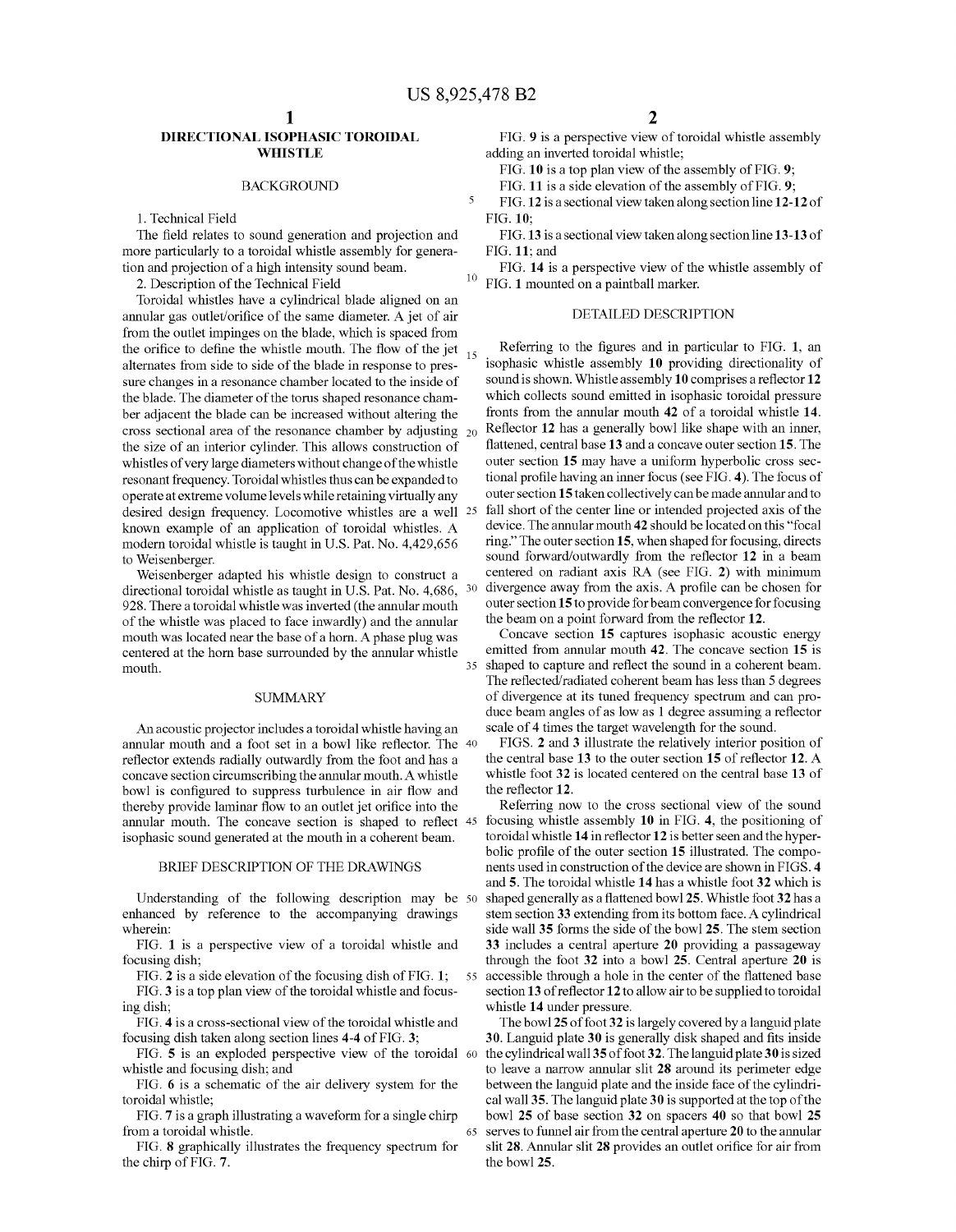35

Air delivered under pressure to the bowl 25 through central aperture 20 escapes the bowl as a cylindrical jet from the annular slit 28. Bowl 25 calms turbulence in the flow of air from the central aperture 20 to the annular slit 28. In particu lar, the stream of air entering the bowl 25 from the central 5 aperture 20 is centered on and is radially split by a central cone 31 projecting from the bottom face of the languid plate 30. The air is distributed off central cone 31 into a toroidal calming area 22 between the central cone and the annular slit 28. The toroidal claming area 22 also buffers air before its release to stabilize pressure in the annular slit 28. With a non-turbulent air mass cross section or laminar flow of air presented to the annular slit 28, a single mode, cylindrical jet of high volume, low pressure air is ejected. This jet of air then acts upon the tuned resonance chamber 24 for highly efficient 15 and isophasic generation of sound. 10

The laminar flow air path provided by bowl 25 to and through the annular slit 28 increases the airflow volumetric efficiency as compared to prior art devices which typically had to operate at a higher psi resulting in an overblown con- 20 dition. Overblowing does not result in generation of the pri mary tone of a pipe or whistle, but generates higher harmonic frequencies. Overblowing is the acoustic output limitation of any whistle design. Alaminar flow bowl 25 allows the present prior to on-set of an overblow condition. A typical flow rate is 60 ft $\frac{3}{\text{min}}$ . Pressure can be as low as 30 psi but can be increased up to 1100 psi before overblow conditions arise. toroidal whistle 14 to generate 6-10 db of additional output 25

A torus 34 is supported on the major surface of languid plate 30 opposite its face covering bowl 25. The outer perim- 30 eter of torus 34 is inside the annular slit 28. The torus 34 in turn supports a bell 16 having a stop 17 and a circular blade 18. An interior cavity 26 is defined between the top of languid plate 30, the interior surface of torus 34 and the bottom of stop 17.

A downward oriented cylindrical blade 18 depends from the outer edge of the stop 17. Cylindrical blade 18 tapers to a fine edge which forms an upper lip 43 to the annular mouth 42. Upper lip 43 is aligned on the annular slit 28 though spaced therefrom. In operation the air flow or jet emitted from 40 annular slit 28 hits the upper lip 43 with flow alternating between sides of the blade 18 at a regular frequency. As a result air in the tuned resonance chamber 24 should be sub jected to relatively uniform alternating compression and release around its circumference. The air jet functions as a 45 vibratory virtual piston through the full circumference of the device producing the acoustic energy at a frequency defined by the resonance of the tuned resonance chamber 24 (hence the regular isophasic sound waves emitted from annular mouth 42) with the possibility of pulse modulations through 50 operation of the solenoid 52 controlled valve 50 (See FIG. 6).

The spacing between the cylindrical blade 18 and torus 34 defines the width of a tuned resonance chamber 24. The height of the tuned resonance chamber 24 within bell 16 is defined by the height or length selected for torus 34 and 55 extends from the languid plate 30 to the stop 17.

Structurally whistle assembly 10 and toroidal whistle 14 are held together using two sets of five pins each. Inserted from the central base 13 through the foot 32, spacers 40, interior plate 30 and into torus 34 are base assembly pins 36. 60 Inserted through the bell 16 into the torus 34 are five bell attachment pins 38. Here, where pin sets comprise five pins each, the pins are arranged pentagonally.

The bottom edge of cylindrical blade 18 forms the upper lip 43 of the annular mouth 42. Whistle annular mouth 42 65 extends for the full circumference of the toroidal whistle 14. Toroidal whistles may be built with less than a full annular

4

mouth. For example, a series of arc mouths could be used. The annular mouth 42 has an area defined by its height (the dis tance from annular slit 28/languid plate 30 to the upper lip 43 times the circumference of the whistle 14. The location of the annular mouth 42 should correspond to a focal ring of the hyperbolically shaped outer section 15 of reflector 12. Reflectors having focal rings as opposed to a single focal point have been described in connection for use with loudspeakers in other contexts, for example U.S. Pat. No. 7,766,122 to Graber, which is incorporated herein by reference or United U.S. Pat. No. 4,836,328 to Feralli. The Graber 122 teaches use of a spike reflector in connection with a circular array of loudspeakers operating in unison. For a fixed circumference whistle 14 increasing the height of the mouth 42 increases the area of the mouth and thereby increases the possible maximum volume which can be achieved from the whistle 14.

With a conventional piston/diaphragm loudspeaker, the mass of the moving diaphragm and piston inversely affect the sensitivity and efficiency of the system. In a whistle a con tinuous jet of air flows to alternating sides of a blade to provide an extremely low mass replacement for the piston/ diaphragm operating on a resonance chamber. In addition, in a conventional loudspeaker the peak amplitude of the device is piston square area over peak to peak deflection. In a radial whistle with a nearly massless jet of air the possibility of peak to peak deflection approaching 90 degrees total exists (+/-45 degrees from 0 degrees) while retaining isophasic operation around the circumference of the mouth 42.

FIG. 6 is a schematic illustration of a possible air supply system 62 which provides controlled delivery of air at selected pressures to one or more toroidal whistles 14A, 14B. A simplified system used with a single whistle 14 would delete the "B" components. Ambient air is pressurized using a motor 57 powered pump 56 which supplies a reservoir 58 with air. A pressure sensor 59 provides pressure readings to a electronic control unit 54 which controls operation of the motor 57 to maintain pressure in reservoir 58 above a mini mum. Air under pressure is supplied to whistle 14 from reservoir 58 through valves 50A, 50B or 50A and B. Opening and closing of valves 50A, B is effected by solenoids 52A, 52B which are also under the control of electronic control unit 54. Operator inputs 64 allow an operator to operate whistle 14A, 14B. A simpler system could make use of a compressed air tank and a pressure regulator to supply whistles 14A, B with mechanical trigger connected to the valves to supply the pressure regulator. Use of electronic control unit 60 and sole noids 52A, B allow more nuanced control the positioning of valves 50A, B to modulate the pressure of air supplied to the whistle 14A, B. Variation in air pressure is a method of con trolling the frequency of sound produced by the whistle 14A, B. The electronic control unit 54 for the solenoids 52A, B can be used to provide pulse width modulation time sequences to generate different low frequencies or duty cycles of the device. It will be recognized by those skilled in the art that the number of whistles make in increased limited only by the ability of the air supply to deliver air. Such systems may be pitched as a chord and use of electronic control unit 60 allows the use of differential phase delay to set up beats between whistle tones as systems move in and out of phase.

Air supply systems which may be modified for use with the presently disclosed toroidal whistle embodiments include those used with paintball markers such as those built and marketed by Tippmann Sports LLC of Fort Wayne, Ind. and Buffalo Grove, Ill. Generally modifications used with these devices relate to promoting air flow through the devices. An example of a whistle assembly 10 mounted to a paintball marker 44 is shown in FIG. 14. A compressed air tank 45 is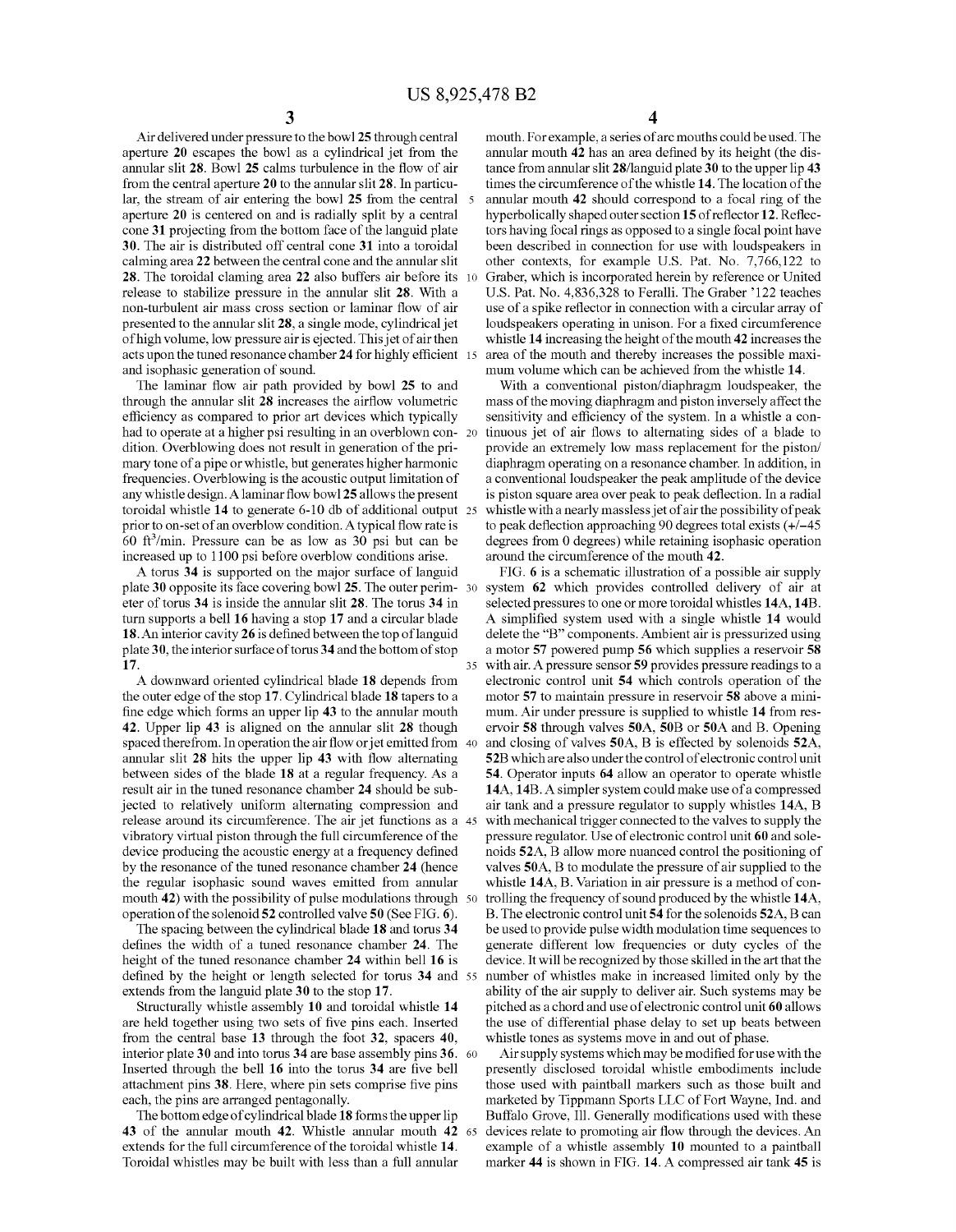provided and serves some of the same functions of reservoir 58, but no pump 56 is used. A trigger 46 provides a simplified source for control inputs 60.

Use of a high speed solenoid 52 allows for complex wave-<br>form generation as opposed to just simple on-off operation. For example, modulation of the flow of air to bowl 25 can be done to create a narrow bandwidth Sweep in the resonant frequency due to the air pressure ramp up in each action of opening valve 50. On/Off modulation of the solenoid 52 valve 10 50 can be used to produce a secondary low frequency function at between 1-25 Hz in bursts from the device. For a toroidal whistle having a resonant frequency of 2.2 kHz these bursts can last just a fraction of a second having a ramp or ring up of  $_{15}$ about 5 cycles, a constant pressure plateau of about 7-9 cycles and a ring down of 10 to 12 cycles as shown in FIG. 7. The device is a positive displacement device which can clearly be seen in the ring down range where positive displacement of  $\frac{20}{20}$ the compression wave exceeds negative displacement of the rarefaction portion of the sound wave. The effect on someone hearing the device in operation is that of chirping. The wave is not a pure sine wave and includes higher harmonics as illustrated in FIG. 8. Tailoring the frequency spectrum to 25 match local birds of prey may be effective where the device is applied to bird control.

Referring to FIGS. 9-13 a second whistle assembly 66 embodiment is illustrated. The radiating surface for whistle 30 assembly 66 can be either a reflector having a concave section or a spike. Whistle assembly 66 is based around a double whistle 68 comprising an outer toroidal whistle 70 and an inner inverted toroidal whistle 72. Sound generated by outer toroidal whistle 70 is reflected forward by a reflector 74 which functions in the same manner as reflector 12. Inner inverted whistle 72 directs sound against a spike reflector 76 which is centered on the forward radiant axis of the assembly 66. Spike reflector  $76$  is shaped to define a focus ring.

Referring particularly to FIGS. 12 and 13 it may be seen that outer toroidal whistle 70 encircles inner inverted toroidal whistle 72 and is adjacent thereto. Inner inverted toroidal whistle 72 has an annular mouth 87 from a resonance cham ber 79. The annular mouth 87 is defined between upper lip 83 45 and an inner languid plate 97. Upper lip 87 is formed by the bottom edge of a cylindrical blade 82 and is positioned directly above and pointed at an annular slit 92 which is left between the perimeter of the inner languid plate 97 and wall **93.**  $\frac{1}{2}$  **93.**  $\frac{1}{2}$  **50.**  $\frac{1}{2}$  **50.**  $\frac{1}{2}$  **50.**  $\frac{1}{2}$  **50.**  $\frac{1}{2}$ 

Outer toroidal whistle 70 has an outwardly directed annu lar mouth 89 defined between upper lip 91 at the bottom of cylindrical blade 90 and the outer languid plate 99. Outer languid plate 99 supports inner and outer bells 78, 80. A  $_{55}$ resonance chamber 81 for outer toroidal whistle 70 is located within outer bell 80. Blade 90 is aligned on an annular slit 94 from which a cylindrical jet of air flows when the whistle is active.

Inner inverted toroidal whistle 72 and outer toroidal 60 whistle 70 may be supplied from the same air source directed into bowl 84. Air supplied to bowl 84 escapes the bowl via radially oriented channels 88 from the bowl into an annular manifold 86. Annular manifold 86 is defined by a structure 98 and is substantially covered with an outer languid plate 99 65 and is substantially covered with an outer languid plate 99 which is sized to leave a perimeter annular slit 94 from which a cylindrical jet of air escapes.

6

1. An acoustic projector comprising:

What is claimed is:

- a toroidal whistle having an annular mouth, a bowl and an annular orifice from the bowl for releasing an air jet into the annular mouth configured to generate an isophasic sound beam:
- a source of pressurized air for connection to the bowl;
- a source of laminar air flow into the annular orifice; and
- a radiating surface radially displaced from the annular mouth, the radiating surface having a concave profile configured to reflect said isophasic sound beam generated at the mouth in a coherent beam on a radiant axis.
- 2. The acoustic projector of claim 1, further comprising:
- a blade opposite the outlet orifice defining first and second paths for the air jet;
- a tuned resonance chamber located along the first path; and the air jet providing a vibratory virtual piston producing the acoustic energy at a frequency defined by the resonance of the tuned resonance chamber.
- 3. The acoustic projector of claim 2, further comprising:
- a valve for selectively connecting the Source of pressurized air to the bowl; and
- means for controlling the valve for modulating the pressure of the pressurized air.
- 4. The acoustic projector of claim 3, further comprising:
- the means for controlling including a high speed solenoid to impose complex waveforms on generated sound.
- 5. The acoustic projector of claim 2, further comprising:
- the concave section of the reflector being shaped to define a focal ring; and
- the toroidal whistle being positioned to locate the annular mouth on the focal ring.
- 6. The acoustic projector of claim 2, further comprising: the toroidal whistle being inverted; and
- the radiating surface being a spike reflector.
- 7. The acoustic projector of claim 6, further comprising:
- the concave section of the reflector being shaped to define a focal ring; and
- the annular isophasic sound source being located on the focal ring of the reflector.
- 8. The acoustic projector of claim 2, further comprising:
- the radiating surface being a bowl like reflector.
- 9. An acoustic projector comprising:
- an annular isophasic sound source for emitting sound expanding radially outwardly from the annular isopha sic sound source in the plane of the annular isophasic sound source, a laminar air flow being directed to an annular orifice to emit the annular isophasic sound; and
- a reflector circumscribing the annular isophasic sound source in the plane, the reflector having a concave section shaped in a configuration to reflect isophasic sound in a coherent beam on a radiant axis perpendicular to the plane.

10. The acoustic projector of claim 9, further comprising:

an inverted annularisophasic source located circumscribed by the annular isophasic source

a spike reflector defining a focal ring; and

- the inverted annular isophasic source having an annular mouth locating on the focal ring of the spike reflector.
- 11. The acoustic projector of claim 9, further comprising:
- means for varying the frequency of isophasic sound from the isophasic sound source and the inverted isophasic sound source.